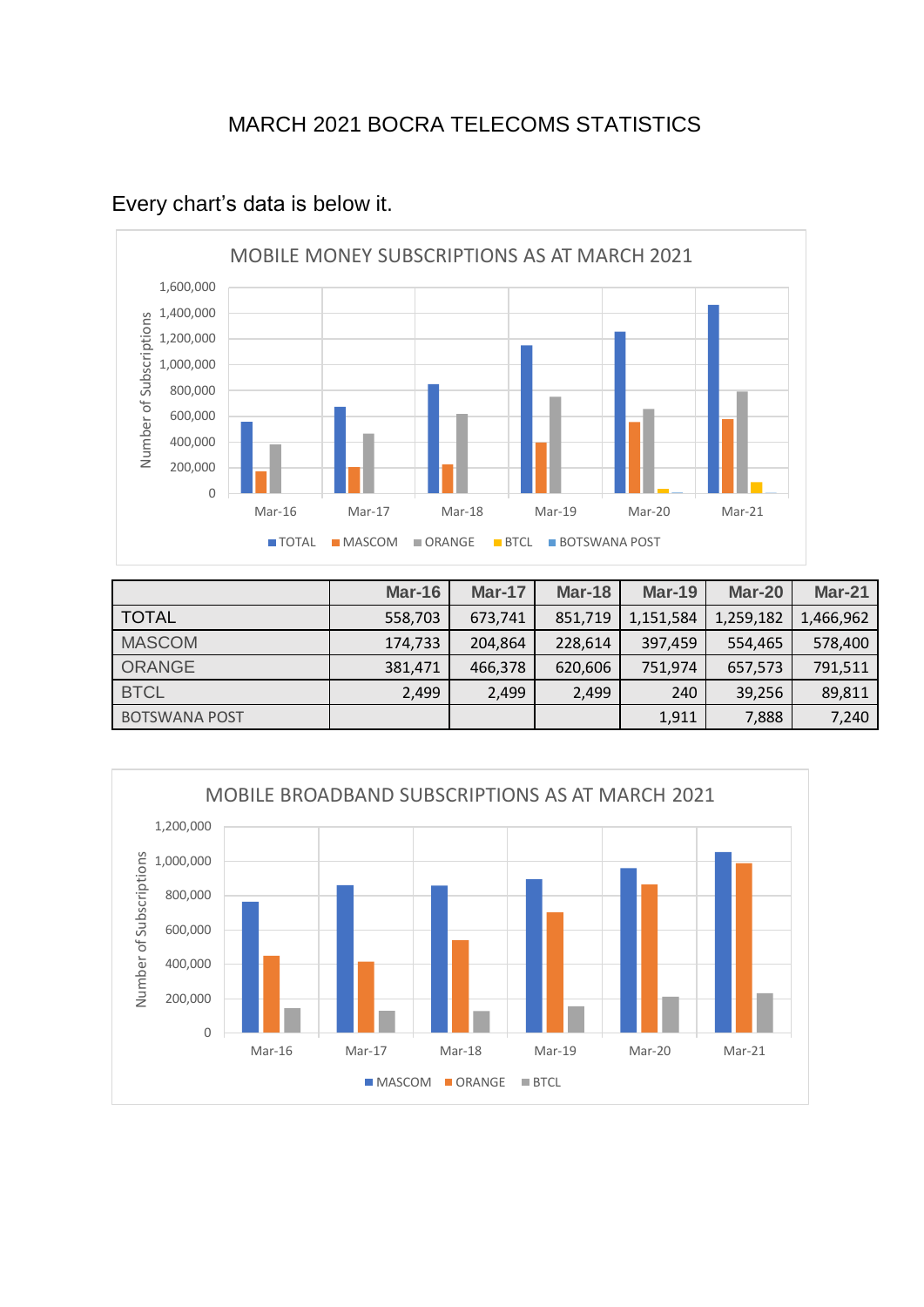|               | Mar-16  | <b>Mar-17</b> | Mar-18  | $Mar-19$ | Mar-20  | $Mar-21$  |
|---------------|---------|---------------|---------|----------|---------|-----------|
| <b>MASCOM</b> | 764,653 | 859,516       | 857,632 | 895,976  | 959,955 | 1,053,139 |
| ORANGE        | 450,204 | 415,312       | 539,253 | 701.096  | 864,564 | 989,229   |
| <b>BTCL</b>   | 145,379 | 129,237       | 126,660 | 155.475  | 212.840 | 230,995   |



|                 | $Mar-16$ | <b>Mar-17</b> | $Mar-18$ | Mar-19 | Mar-20 | $Mar-21$ |
|-----------------|----------|---------------|----------|--------|--------|----------|
| <b>ADSL</b>     | 35,394   | 36,796        | 40,164   | 29,532 | 32,240 | 35,197   |
| <b>WIRELESS</b> | 1,208    | 8,997         | 10,350   | 10,943 | 23,352 | 48,713   |
| <b>Total</b>    | 36,602   | 45,793        | 50,514   | 40,475 | 55,592 | 83,910   |



|                        | Mar-16 $\parallel$ | Mar-17 $\vert$                                            | Mar-18 | <b>Mar-19 Mar-20</b> | $Mar-21$ |
|------------------------|--------------------|-----------------------------------------------------------|--------|----------------------|----------|
| <b>FIXED TELEPHONY</b> |                    | 161,641   140,873   141,835   140,202   140,722   139,930 |        |                      |          |